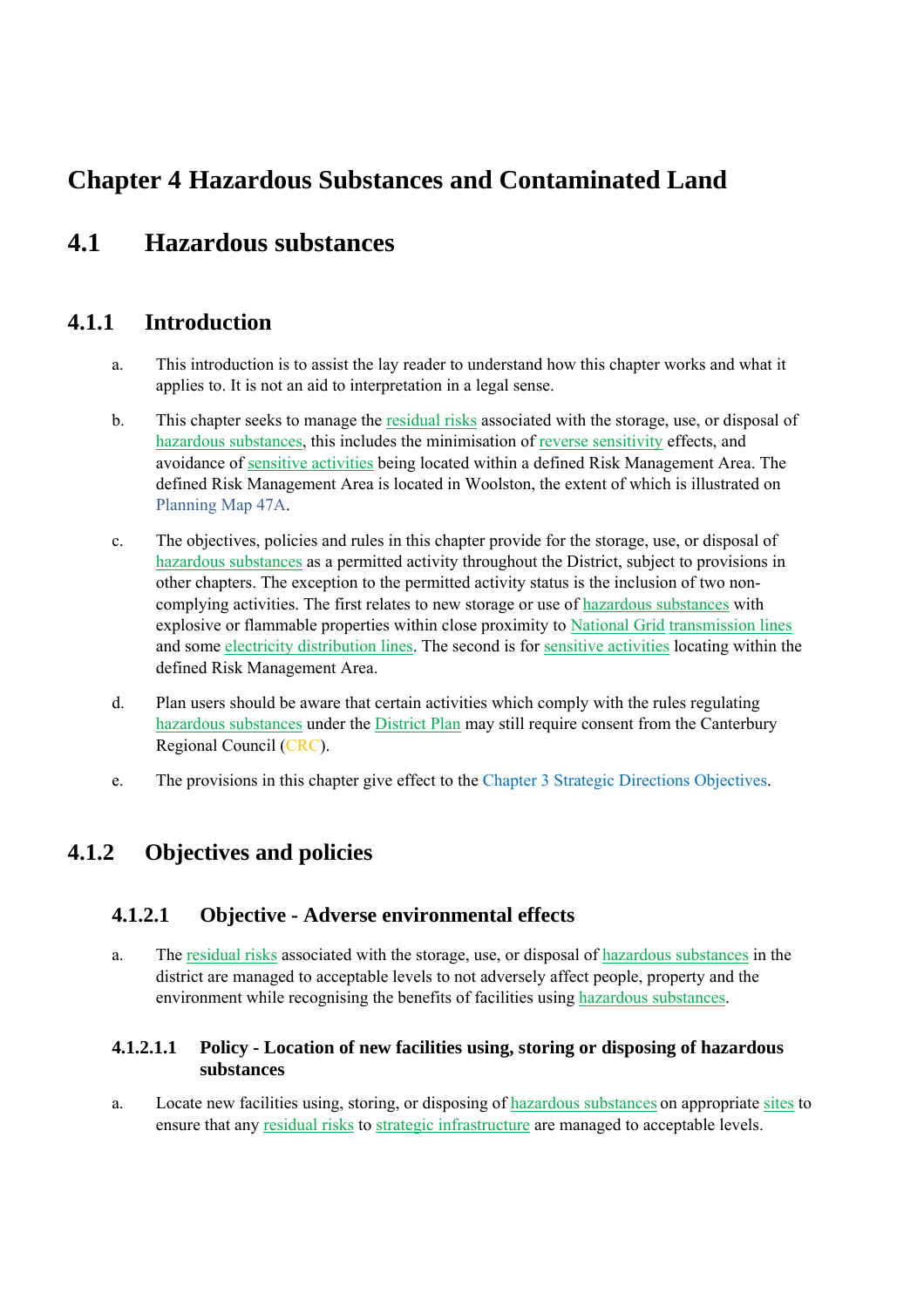#### **4.1.2.1.2 Policy – Identifying and managing individual and cumulative effects of facilities using, storing, or disposing of hazardous substances**

a. Identify the individual and cumulative effects associated with facilities using, storing or disposing of hazardous substances and manage residual risks to people, property and the environment to acceptable levels.

## **4.1.2.2 Objective - Risk and reverse sensitivity effects**

a. Sensitive activities are established at suitable locations to minimise reverse sensitivity effects on and avoid unacceptable risks from established facilities using, storing or disposing of hazardous substances.

#### **4.1.2.2.1 Policy - Establishment of sensitive activities**

- a. The establishment of sensitive activities in close proximity to existing major facilities using, storing or disposing of hazardous substances shall be:
	- i. avoided in the first instance when that facility or area includes strategic infrastructure or where the sensitive activity may be exposed to unacceptable risk; and
	- ii. minimised, to allow such facilities to carry out their operations without unreasonable reverse sensitivity constraints.

#### **4.1.2.2.2 Policy - Risk Management Areas**

a. Avoid sensitive activities locating within Risk Management Areas where these have the potential to be exposed to unacceptable risk and /or may otherwise constrain the development, operation, upgrading or maintenance of bulk fuel and gas terminals.

Advice note:

1. The Risk Management Areas are shown on Planning Map 47A. The geographic extent of these areas may be subject to a future plan change to have effect by  $31<sup>st</sup>$  March 2019 and any such plan change would need to be based on the findings of a Quantitative Risk Assessment.

### **4.1.2.3 Objective - Acceptable slope stability risks in relation to hazardous substances**

a. Residual risks of adverse effects from the use, storage, or disposal of hazardous substances are managed to acceptable levels in areas affected by slope instability.

#### **4.1.2.3.1 Policy - Risks and adverse effects within areas affected by natural hazards**

a. Design, construct and manage any proposal involving use, storage or disposal of hazardous substances within areas affected by slope instability to ensure residual risks are managed to acceptable levels.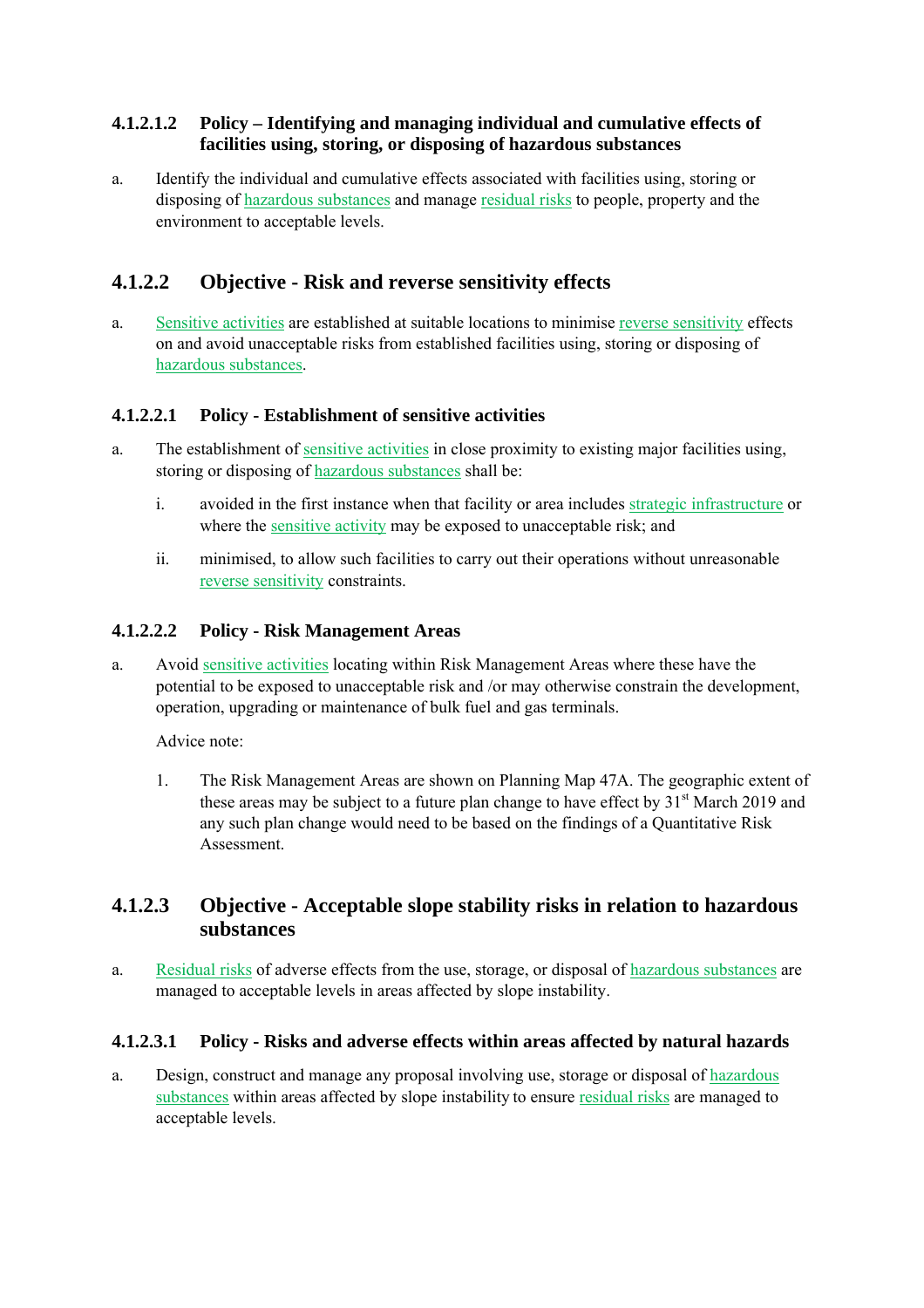## **4.1.3 How to interpret and apply the rules**

- a. The following rules apply to activities that involve the use, storage, and disposal of hazardous substances, and sensitive activities located within a defined Risk Management Area.
- b. There are regional rules applicable to the contamination of land, air and water associated with the storage, use, and disposal of hazardous substances. Certain activities which comply with the rules regulating hazardous substances under the District Plan may still require consent from the Canterbury Regional Council (CRC).
- c. The activity status tables and standards in the following chapters also apply:
	- **5** Natural Hazards
	- **6 General Rules and Procedures**
	- **7** Transport
	- **8** Subdivision, Development and Earthworks
	- **9** Natural and Cultural Heritage
	- **11** Utilities and Energy
	- **12** Papakāinga/Kāinga Nohoanga Zone
	- **13** Specific Purpose Zones
	- **14** Residential
	- **15** Commercial
	- **16** Industrial
	- **17** Rural
	- **18** Open Space

## **4.1.4 Rules - Hazardous substances**

### **4.1.4.1 Activity status tables - Hazardous substances**

#### **4.1.4.1.1 Permitted activities**

- a. The activities listed below are permitted activities if they meet the activity specific standards set out in this table.
- b. Activities may also be non-complying as specified in Rule 4.1.4.1.5.

| Activity                                                                                                        | <b>Activity specific standards</b> |
|-----------------------------------------------------------------------------------------------------------------|------------------------------------|
| <b>P1</b> The use, storage or disposal of any hazardous<br>substance (unless otherwise specified in this plan). | Nil                                |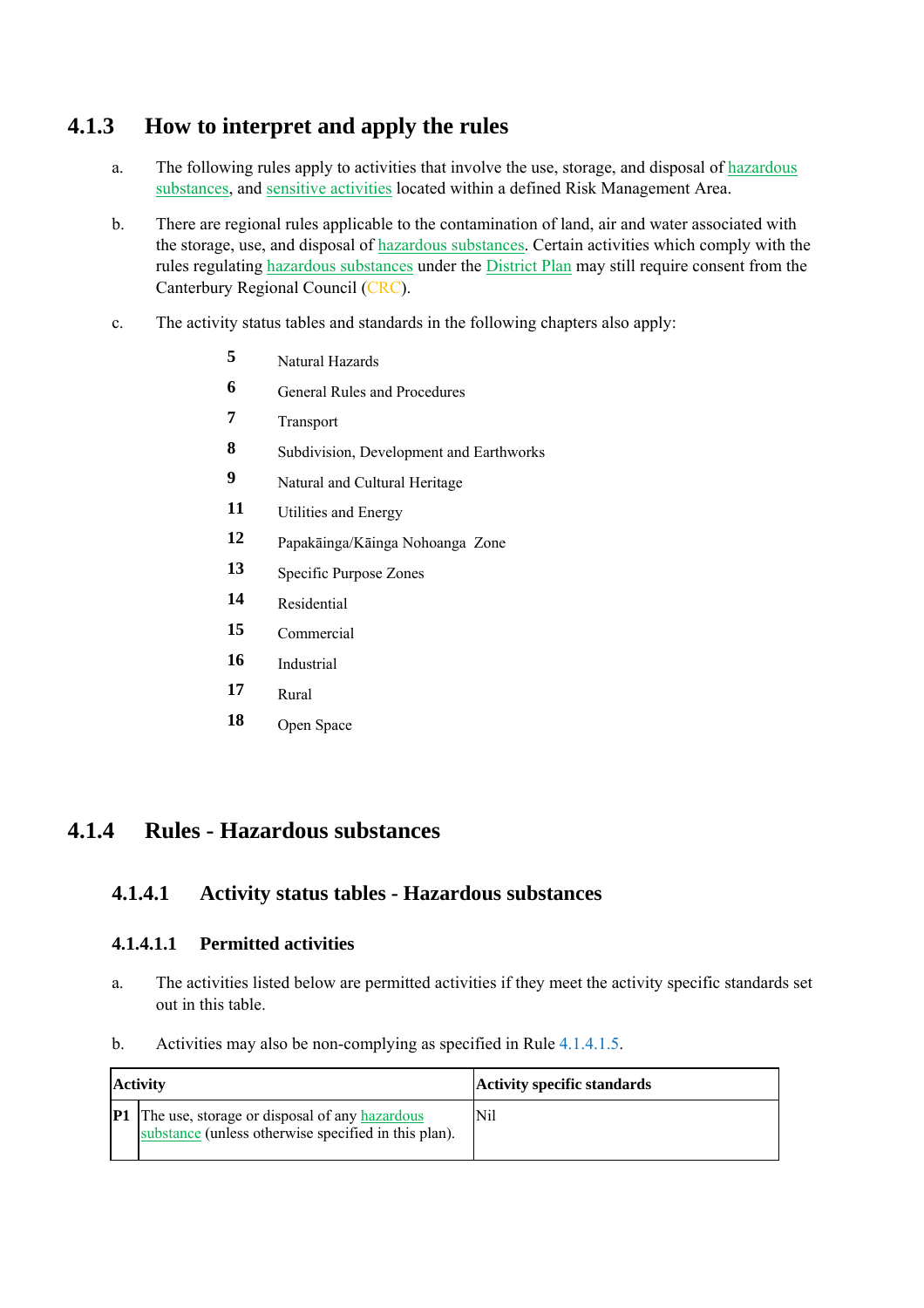**There are no controlled activities.** 

#### **4.1.4.1.3 Restricted discretionary activities**

**There are no restricted discretionary activities.** 

#### **4.1.4.1.4 Discretionary activities**

**There are no discretionary activities.** 

#### **4.1.4.1.5 Non-complying activities**

a. The activities listed below are non-complying activities.

|     | <b>Activity</b>                                                                                                                    |      |                                                                                                                                                                                                         |
|-----|------------------------------------------------------------------------------------------------------------------------------------|------|---------------------------------------------------------------------------------------------------------------------------------------------------------------------------------------------------------|
| NC1 | a. Any new storage or use of hazardous substances with explosive or flammable properties<br>within:                                |      |                                                                                                                                                                                                         |
|     |                                                                                                                                    | i.   | 10 metres of the centre line of a 66kV National Grid transmission line or a 66kV<br>electricity distribution line; or                                                                                   |
|     |                                                                                                                                    | ii.  | 5 metres of the centre line of a 33kV electricity distribution line; or                                                                                                                                 |
|     |                                                                                                                                    | iii. | 12 metres of the centre line of a 110kV or 220kV National Grid transmission line.                                                                                                                       |
|     | b. For the purpose of (a), the definition of hazardous substances excludes the following<br>activities, facilities and quantities: |      |                                                                                                                                                                                                         |
|     |                                                                                                                                    | i.   | storage of substances in or on vehicles being used in transit on public roads;                                                                                                                          |
|     |                                                                                                                                    | ii.  | installations where the combined transformer oil capacity of the electricity<br>transformers is less than 1,000 litres;                                                                                 |
|     |                                                                                                                                    | iii. | fuel in mobile plant, motor vehicles, boats and small engines;                                                                                                                                          |
|     |                                                                                                                                    | iv.  | gas and oil pipelines and associated equipment that are part of a utility;                                                                                                                              |
|     |                                                                                                                                    | V.   | retail activities selling domestic scale usage of hazardous substances, such as<br>supermarkets, trade suppliers, and pharmacies.                                                                       |
|     |                                                                                                                                    | vi.  | the accessory use and storage of hazardous substances in minimal domestic scale<br>quantities;                                                                                                          |
|     |                                                                                                                                    | vii. | fire-fighting substances, and substances required for emergency response purposes<br>on emergency service vehicles and at emergency service facilities                                                  |
|     |                                                                                                                                    |      | viii. activities involving substances of Hazardous Substances and New Organisms<br>(HSNO) sub-classes 1.4, 1.5, 1.6, 6.1D, 6.1E, 6.3, 6.4, 9.1D and 9.2D unless other<br>hazard classification applies; |
|     |                                                                                                                                    | ix.  | the temporary storage, handling and distribution of national or international cargo<br>containers;                                                                                                      |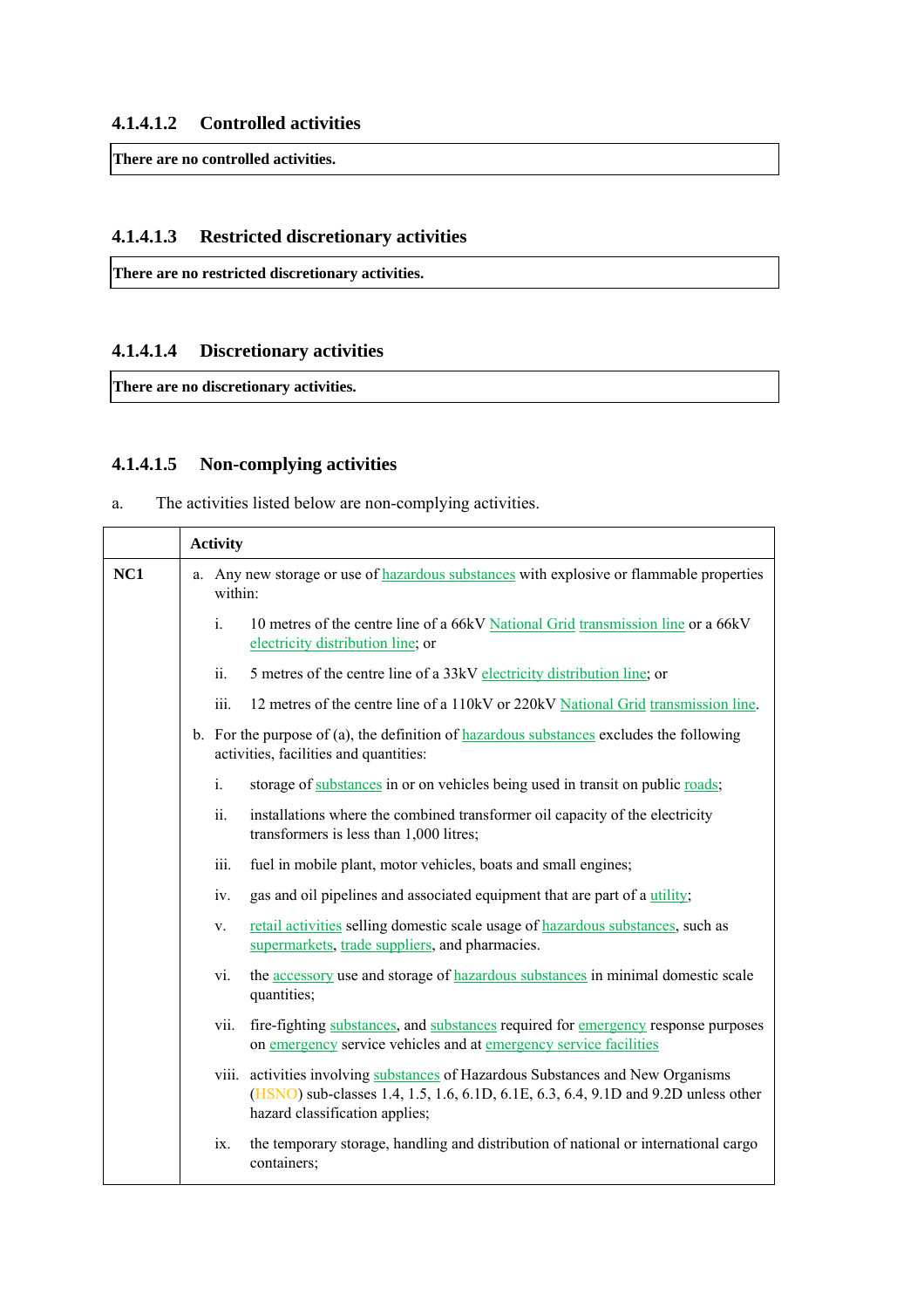|     | X.                                                                                                                                                                                                                                                                                       | waste treatment and disposal facilities (not within High Flood Hazard<br>Management Areas and Flood Management Areas), and waste in process in the<br>Council's trade waste sewers, municipal liquid waste treatment and disposal<br>facilities (not within High Flood Hazard Management Areas and Flood |  |
|-----|------------------------------------------------------------------------------------------------------------------------------------------------------------------------------------------------------------------------------------------------------------------------------------------|----------------------------------------------------------------------------------------------------------------------------------------------------------------------------------------------------------------------------------------------------------------------------------------------------------|--|
|     | Management Areas) which may contain hazardous substance residues;                                                                                                                                                                                                                        |                                                                                                                                                                                                                                                                                                          |  |
|     | vehicles applying agrichemicals and fertilisers for their intended purpose.<br>X1.                                                                                                                                                                                                       |                                                                                                                                                                                                                                                                                                          |  |
| NC2 | Any sensitive activity located within a Risk Management Area. This rule shall<br>a.<br>cease to have effect by 31 March 2019.                                                                                                                                                            |                                                                                                                                                                                                                                                                                                          |  |
|     | Advice note:                                                                                                                                                                                                                                                                             |                                                                                                                                                                                                                                                                                                          |  |
|     | The Risk Management Areas are shown on Planning Map 47A. The geographic<br>1.<br>extent of these areas may be subject to a future plan change to have effect by 31st<br>March 2019 and any such plan change would need to be based on the findings of a<br>Quantitative Risk Assessment. |                                                                                                                                                                                                                                                                                                          |  |

Note to be placed on Planning Map 47 under "Other Notations":

1. Risk Management Area (refer Rule 4.1.4.1.5). *The geographic extent of these areas may be subject to a future plan change to have effect by 31st March 2019 and any such plan change would need to be based on the findings of a Quantitative Risk Assessment.*

#### **4.1.4.1.6 Prohibited activities**

**There are no prohibited activities.** 

## **4.1.5 Other methods**

- a. Education will be used to promote public awareness about the costs and benefits of hazardous substances and associated facilities, to encourage resource users to take responsibility for their own health and safety, and for management of the effects of their activities on the public and the environment.
- b. Industry Codes and New Zealand Standards and Guidelines will be utilised in some circumstances to provide the basis for controls on the use of hazardous substances.
- c. Develop specific guidelines to assist operators of facilities using, storing, or disposing of hazardous substances in achieving compliance with relevant management requirements.
- d. Preparation and operation of site management systems and emergency plans to avoid or mitigate the risk of hazardous substances escaping into the environment.
- e. Promotion by government and local government of "Cleaner Production" and recycling principles, including methods and processes to improve operating efficiency and minimise the release of hazardous substances, or the use of alternative non-hazardous substances or technologies.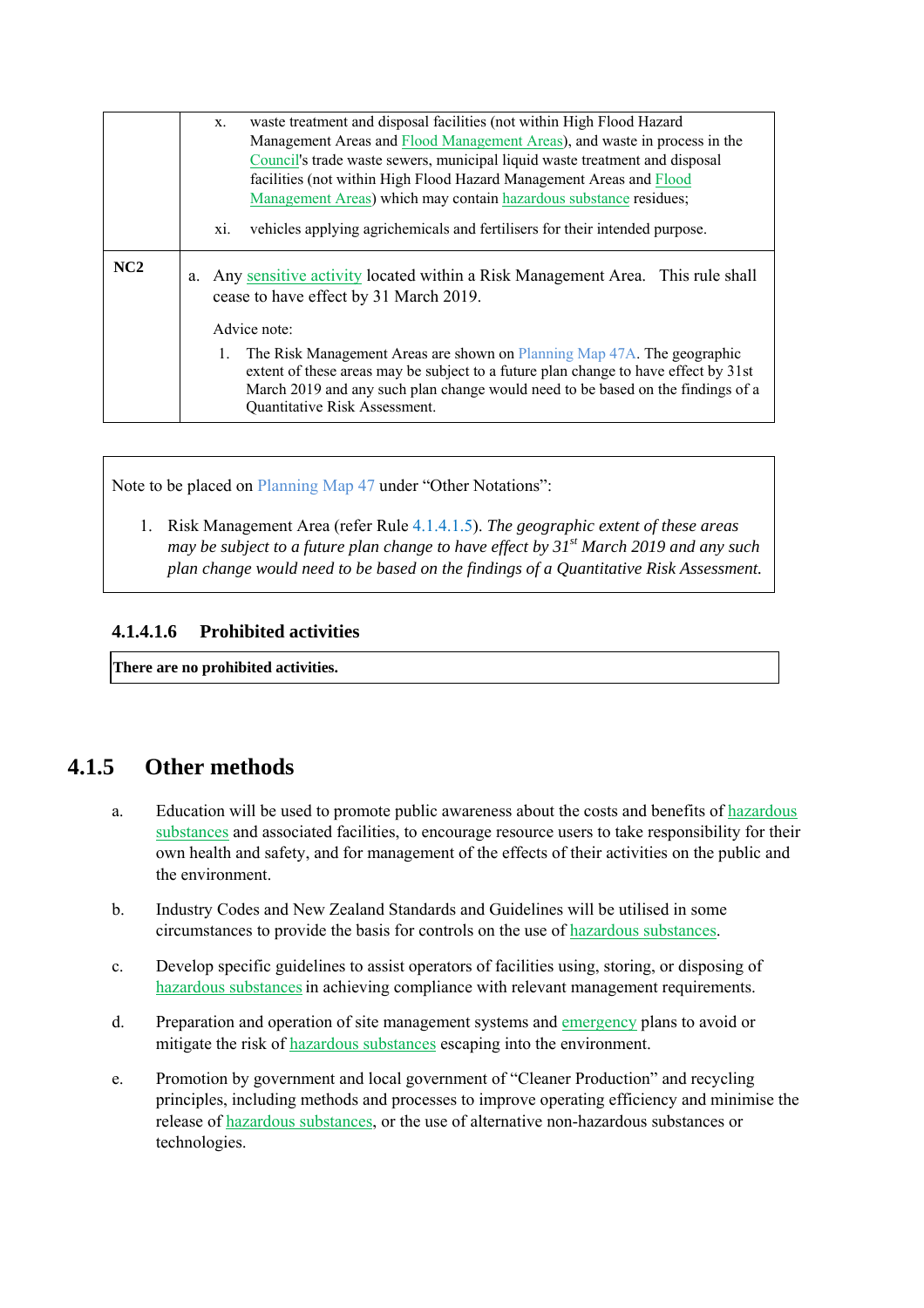- f. Waste Disposal Guidelines will be used for the disposal of hazardous waste to Local Authority approved facilities to protect human health and the receiving environment from potential adverse effects. Advice may be given on pre-treatment requirements or alternative methods of disposal for non-acceptable wastes.
- g. Liaise with parties involved with hazardous substance use, such as the Canterbury Regional Council and adjoining territorial authorities, WorkSafe New Zealand, Ministry of Health, Ministry for the Environment, the Environmental Protection Authority (EPA), the New Zealand Police and owner/operators who use hazardous substances, to allow more effective risk management coordination.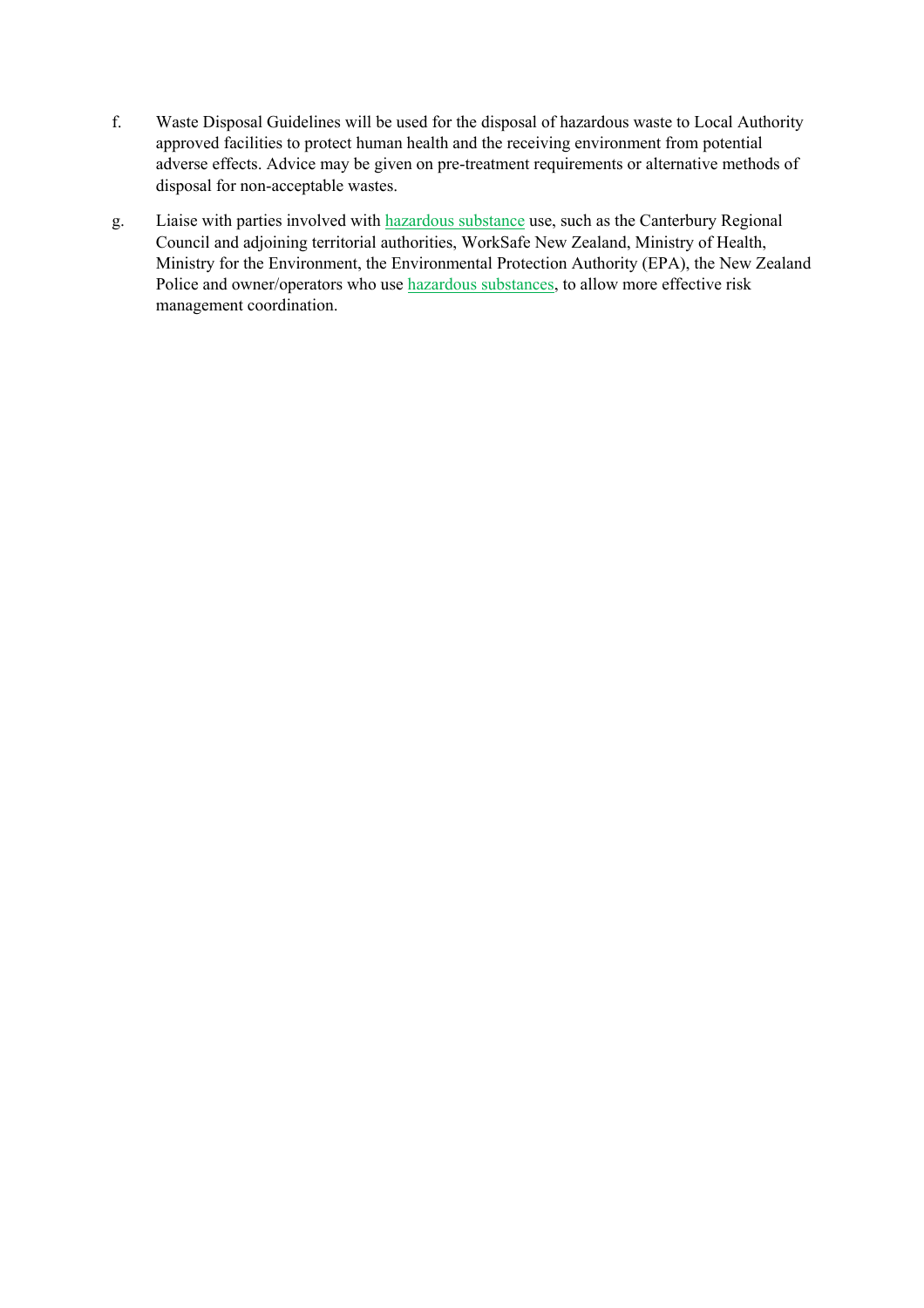# **4.2 Contaminated land**

## **4.2.1 Introduction**

- a. This introduction is to assist the lay reader to understand how this chapter works and what it applies to. It is not an aid to interpretation in a legal sense.
- b. This chapter seeks to manage the subdivision, use or development of land containing elevated levels of contaminants to protect human health and the environment, and to enable the land to be used in the future. It does this by providing a policy framework for contaminated land in the District, and in particular to enable observance of the Resource Management (National Environmental Standard for Assessing and Managing Contaminants in Soil to Protect Human Health) Regulations 2011 (Soil NES). This chapter contains no rules.
- c. The provisions in this chapter give effect to the Chapter 3 Strategic Directions Objectives.

## **4.2.2 Objective and policies**

### **4.2.2.1 Objective - Contaminated land - managing effects**

a. Land containing elevated levels of contaminants is managed to protect human health and the environment, which includes significant natural and Ngāi Tahu cultural values from the adverse effects of subdivision, development and use of contaminated land and natural hazards, including from site investigations, earthworks and soil disturbance, and to enable the land to be used in the future.

#### **4.2.2.1.1 Policy - Best practice approach**

a. Require any proposal to subdivide, use or develop contaminated land or potentially contaminated land to apply a best practice approach to investigate the risks, and either remediate the contamination or manage activities on contaminated land to protect people and the environment.

#### **Advice note:**

1. The status of some activities will be determined by the requirements of the Resource Management (National Environmental Standards for Assessing and Managing Contaminants in Soil to Protect Human Health) Regulations 2011. Reference should be made to the Ministry for the Environment website for a copy of these regulations, a user's guide, and documents incorporated by reference in these regulations.

#### **4.2.2.1.2 Policy – Remediation**

a. Remediation of contaminated land should not pose a more significant risk to human health or the environment than if remediation had not occurred.